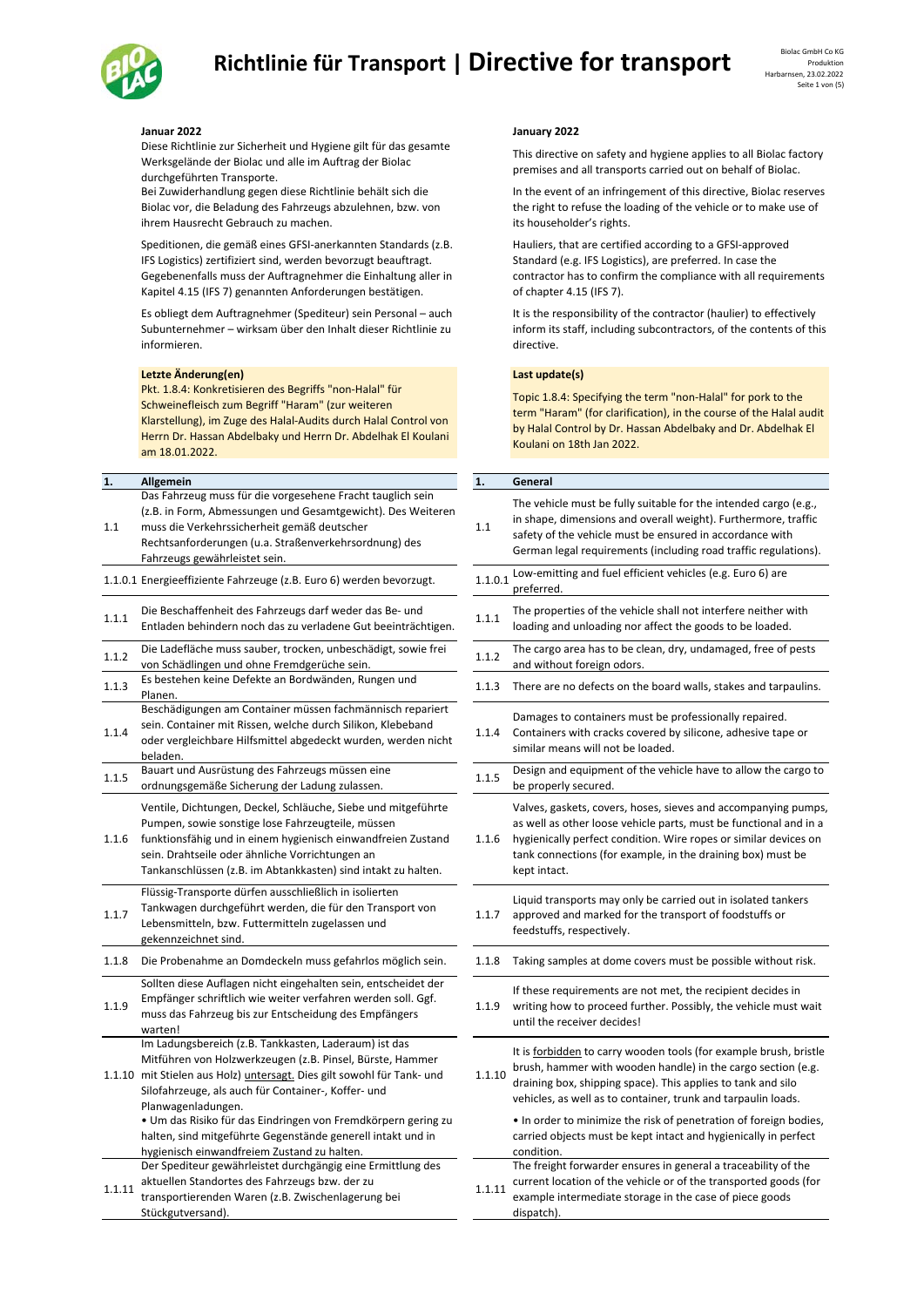## Richtlinie für Transport | Directive for transport **Biolac GmbH Co KG** Produktion



| 1.2   | Das gesetzlich zulässige Gesamtgewicht des Lkw darf nicht<br>überschritten werden.                                                                                                                                                                                                                                                                                                                                                                                                                                                                                                                                                                              | 1.2   | The legally permissible total weight of the truck must not be<br>exceeded.                                                                                                                                                                                                                                                                                                                                                                                                                                                                                                                                                    |
|-------|-----------------------------------------------------------------------------------------------------------------------------------------------------------------------------------------------------------------------------------------------------------------------------------------------------------------------------------------------------------------------------------------------------------------------------------------------------------------------------------------------------------------------------------------------------------------------------------------------------------------------------------------------------------------|-------|-------------------------------------------------------------------------------------------------------------------------------------------------------------------------------------------------------------------------------------------------------------------------------------------------------------------------------------------------------------------------------------------------------------------------------------------------------------------------------------------------------------------------------------------------------------------------------------------------------------------------------|
| 1.3   | verschoben nach 1.8.1 (in Version Oktober 2019)                                                                                                                                                                                                                                                                                                                                                                                                                                                                                                                                                                                                                 | 1.3   | moved to 1.8.1 (in issue October 2019)                                                                                                                                                                                                                                                                                                                                                                                                                                                                                                                                                                                        |
| 1.4   | Ladetermine sind bindend. Sollte eine Verschiebung<br>unvermeidlich sein, ist Biolac direkt und umgehend zu<br>informieren.                                                                                                                                                                                                                                                                                                                                                                                                                                                                                                                                     | 1.4   | Loading appointments are binding. Should a postponement be<br>inevitable, Biolac has to be informed directly and immediately.                                                                                                                                                                                                                                                                                                                                                                                                                                                                                                 |
| 1.5   | Etwaige Tauschpaletten müssen über die Tauschkriterien der<br>EPAL hinaus hell, sauber und trocken sein.                                                                                                                                                                                                                                                                                                                                                                                                                                                                                                                                                        | 1.5   | Any exchange pallets must be bright, clean and dry, in addition<br>to the exchange criteria of the EPAL.                                                                                                                                                                                                                                                                                                                                                                                                                                                                                                                      |
| 1.6   | Die Möglichkeit Lkw zu verplomben muss gewährleistet sein.                                                                                                                                                                                                                                                                                                                                                                                                                                                                                                                                                                                                      | 1.6   | The option to seal trucks must be ensured.                                                                                                                                                                                                                                                                                                                                                                                                                                                                                                                                                                                    |
| 1.6.1 | Sollte diese Auflage nicht eingehalten sein, entscheidet der<br>Empfänger schriftlich wie weiter verfahren werden soll. Ggf.<br>muss das Fahrzeug bis zur Entscheidung des Empfängers<br>warten!                                                                                                                                                                                                                                                                                                                                                                                                                                                                | 1.6.1 | If this requirement is not met, the recipient decides in writing<br>how to proceed further. Possibly, the vehicle must wait until<br>the receiver decides!                                                                                                                                                                                                                                                                                                                                                                                                                                                                    |
| 1.6.2 | Bulk-Lkw, die Ware bei Biolac anliefern, müssen vor Abfahrt<br>beim Lieferanten unter Aufsicht des Versenders verplombt<br>werden. Die Plombennummern sind vom Versender auf den<br>Lieferpapieren aufzuzeichnen. Die Lieferpapiere sind bei<br>Anlieferung bei Biolac zum Abgleich mit den Plomben am Lkw<br>vorzulegen. Stimmen die Nummern der Plomben am Lkw nicht<br>mit der Aufzeichnung auf den Lieferpapieren überein, oder ist<br>der Bulk-Lkw unverplombt, wird die Lieferung bei Biolac<br>zurückgewiesen. Die Verantwortung für die ordnungsgemäße<br>Verplombung und die ordnungsgemäße Aufzeichnung auf den<br>Lieferpapieren trägt der Verlader. | 1.6.2 | Bulk trucks, which deliver materials to Biolac, have to be sealed<br>under the supervision of the sender before the departure at the<br>supplier's site. The seal's numbers have to be recorded on the<br>delivery papers by the sender and are to be presented on<br>arrival at Biolac for comparison with the seal numbers on the<br>truck. If the seal numbers on the truck differ from the numbers<br>on the delivery papers, or the truck is not sealed at all, the<br>delivery will be rejected at Biolac. Responsibility for proper<br>sealing and proper recording on the delivery papers bears the<br>loading agent. |
| 1.7   | Futtermittel-Transporteure müssen ihre<br>Zulassung/Registrierung am jeweiligen System nachweisen (QS,<br>GMP+), damit sie die Einzelfuttermittel-Lieferung<br>transportieren dürfen.                                                                                                                                                                                                                                                                                                                                                                                                                                                                           | 1.7   | Hauliers for feedstuff must prove their approval/registration<br>for/on the respective feed safety system (QS, GMP+), so that<br>they are accepted for the transport of feed materials.                                                                                                                                                                                                                                                                                                                                                                                                                                       |
| 1.7.1 | Fahrzeuge für den Transport von Futtermitteln müssen<br>mindestens augenscheinlich sauber und frei von Reststoffen<br>sein. Ist diese Vorgabe nicht eingehalten und liegt auch keine<br>Verladefreigabe durch den Transporteur vor, wird das Fahrzeug<br>nicht beladen.                                                                                                                                                                                                                                                                                                                                                                                         | 1.7.1 | Vehicles to transport feed materials have to be at least<br>apparently clean and free from residues. If this requirement is<br>not met and in addition there is no loading permission existing<br>by the haulier, the vehicle is not loaded.                                                                                                                                                                                                                                                                                                                                                                                  |
| 1.8   | Transporteure müssen für Tank- und Silo-Lkw vor Verladung die<br>letzten 3 Vorladungen, sowie die dazugehörigen Reinigungen<br>nachweisen (z.B. per Reinigungszertifikat, siehe 1.8.5).                                                                                                                                                                                                                                                                                                                                                                                                                                                                         | 1.8   | Hauliers for tank and silo trucks must provide full records of the<br>last 3 pre-cargos as well as the associated cleanings before<br>loading (for example, by cleaning certificate, see 1.8.5).                                                                                                                                                                                                                                                                                                                                                                                                                              |
| 1.8.1 | Zusammen mit der zu ladenden Ware dürfen keine<br>Gefahrengüter gemäß Gefahrgutverordnung transportiert<br>werden. Gleiches gilt für Güter welche dazu geeignet wären, die<br>zu ladende Ware zu beeinflussen (u.a. Glas, oder Allergene<br>Lebensmittel (gemäß VO (EU) 1169/2011, Anhang II)).                                                                                                                                                                                                                                                                                                                                                                 | 1.8.1 | No dangerous cargo may be transported together with the<br>goods to be loaded in accordance with the Hazardous Goods<br>Ordinance (Germany). The same applies to cargo which is<br>suitable for influencing the goods to be loaded (eg glass, or<br>allergenic foodstuffs (according to Regulation (EU) 1169/2011,<br>Annex II)).                                                                                                                                                                                                                                                                                             |
| 1.8.2 | Das Betriebsgelände darf nicht befahren werden mit<br>Ladung/Ware, die aus Erdnüssen besteht oder Erdnüsse<br>enthält. Stückgut-Transporte mit Fremdladung, die aus<br>Erdnüssen besteht oder Erdnüsse enthält, werden nicht<br>beladen.                                                                                                                                                                                                                                                                                                                                                                                                                        | 1.8.2 | The premises may not be used with cargo/goods consisting of<br>peanuts or containing peanuts. Cargo transports with additional<br>foreign loads, which consist of peanuts or contain peanuts, are<br>not loaded.                                                                                                                                                                                                                                                                                                                                                                                                              |
| 1.8.3 | Die letze Vorladung von Lebensmitteltransporten (die Ladung<br>unmittelbar vor Beladung bei Biolac) von Tank- und Silo-Lkw<br>darf kein allergenes Lebensmittel (gemäß VO (EU) 1169/2011,<br>Anhang II)) gewesen sein.<br>Ausgenommen Punkt 7 der VO: "7. Milch und daraus<br>gewonnene Erzeugnisse"; und Futtermitteltransporte.                                                                                                                                                                                                                                                                                                                               | 1.8.3 | The last pre-cargo of food transports (the pre-cargo<br>immediately before loading at Biolac) of tank and silo trucks<br>must not have been an allergen foodstuff (in accordance with<br>Regulation (EU) 1169/2011, Annex II)).<br><b>Except</b> point 7 of regulation: "7. Milk and products thereof";<br>and feed transports.                                                                                                                                                                                                                                                                                               |
| 1.8.4 | Generell unerwünschte Vorladungen (alle drei Vorladungen) für<br>alle Tank- und Silo-Lkw sind:                                                                                                                                                                                                                                                                                                                                                                                                                                                                                                                                                                  | 1.8.4 | In general, unwanted pre-cargo (all 3 pre-cargos) for all tank<br>and silo trucks are:                                                                                                                                                                                                                                                                                                                                                                                                                                                                                                                                        |
|       | Erdnüsse, und erdnusshaltige Produkte [Allergen]<br>Erdnussbutter, Erdnussöl, Erdnussfett, Erdnussmilch,<br>Erdnusssauce                                                                                                                                                                                                                                                                                                                                                                                                                                                                                                                                        |       | Peanuts, and products containing peanuts [allergens]<br>Peanut butter, peanut oil, peanut fat, peanut milk, peanut<br>sauce                                                                                                                                                                                                                                                                                                                                                                                                                                                                                                   |
|       | Tierische Fette und Öle [Nicht-Halal, Nicht-Kosher]                                                                                                                                                                                                                                                                                                                                                                                                                                                                                                                                                                                                             |       | Animal fats and oils [Non-Halal, Non-Kosher]                                                                                                                                                                                                                                                                                                                                                                                                                                                                                                                                                                                  |
|       | Schmalz, Talg<br>Glycerin [Nicht-Halal, Nicht-Kosher]<br>Glycerol, Propan-1,2,3-triol, Di-Glyceride, Tri-Glyceride<br>Margerine [Nicht-Halal, Nicht-Kosher]<br>enthält häufig Emulgatoren, die (auch) aus tierischen Fetten<br>hergestellt werden                                                                                                                                                                                                                                                                                                                                                                                                               |       | Lard, tallow<br>Glycerin [Non-Halal, Non-Kosher]<br>Glycerol, Propan-1,2,3-triol, Di-Glycerins, Tri-Glycerins<br>Margerine [Non-Halal, Non-Kosher]<br>often contains emulsifiers, which are (also) made from animal<br>fats                                                                                                                                                                                                                                                                                                                                                                                                   |
|       | Gelatine [Nicht-Halal, Nicht-Kosher]<br>enthält häufig Bestandteile, die (auch) aus Schwein-Produkten<br>hergestellt werden                                                                                                                                                                                                                                                                                                                                                                                                                                                                                                                                     |       | Gelatin [Non-Halal, Non-Kosher]<br>often contains components, which are (also) made from<br>products based on pork                                                                                                                                                                                                                                                                                                                                                                                                                                                                                                            |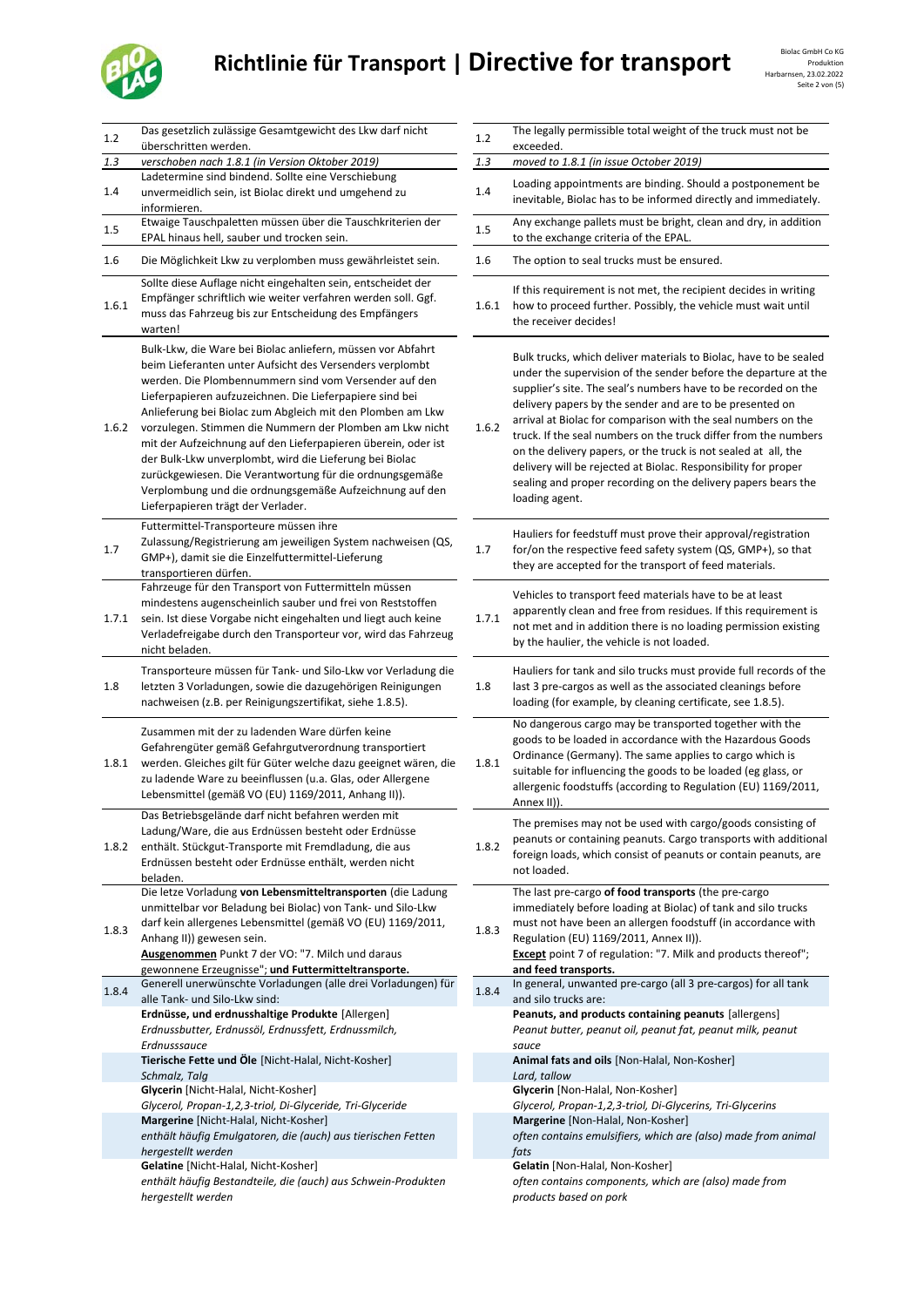## **Richtlinie für Transport | Directive for transport**



|       |                                                                                                                                                                                                                                                                                                                                                                 |       | Sε                                                                                                                                                                                                                                                                                                                                                           |
|-------|-----------------------------------------------------------------------------------------------------------------------------------------------------------------------------------------------------------------------------------------------------------------------------------------------------------------------------------------------------------------|-------|--------------------------------------------------------------------------------------------------------------------------------------------------------------------------------------------------------------------------------------------------------------------------------------------------------------------------------------------------------------|
|       | Schweinefleisch, und Produkte daraus [Haram, Nicht-Kosher]<br>Fertiggerichte (Suppen, Eintöpfe)                                                                                                                                                                                                                                                                 |       | Pork, and products thereof [Haram, Non-Kosher]<br>Ready-made meals (soups, stews)                                                                                                                                                                                                                                                                            |
|       | Chemikalien, die keine Lebensmittel sind<br>Stearin, Kraftstoffe und Schmiermittel, Seifen und Reiniger,<br>Kosmetika, Farben und Lacke, Klebstoffe, Abfälle, Klärschlamm                                                                                                                                                                                       |       | <b>Non-food chemicals</b><br>Stearin, fuels and lubricants, soaps and cleaners, cosmetics,<br>paints and varnishes, adhesives, waste, sewage sludge                                                                                                                                                                                                          |
|       | "Alkohol" und "Essig" wurden nach Vorgabe von Halal Control<br>(Herr Prof. Hitou und Herr Dr. Fanous) aus der Liste entfernt.<br>Nach Reinigung ist ein solcher Lkw für den Transport von Halal-<br>Produkt geeignet. (Stand: 05.01.2017).                                                                                                                      |       | "Alcohol" and "vinegar" were removed from the list followir<br>advice of Halal Control (Mr. Prof. Hitou and Dr. Fanous). Aft<br>cleaning such a truck is suitable for transport of halal produ<br>(As of January 05th, 2017).                                                                                                                                |
|       | "Fruchtsäfte" sind (nach anschließender Reinigung!) eine<br>akzeptierte Vorladung. Nach Vorgabe von Halal Control (Herr<br>Samir Hamyani und Herr Dr. Abdelhak El Kouani) wurden<br>"Fruchtsäfte" von der Liste der unerwünschten Vorladungen<br>gestrichen, wenn der Lkw nach dem Fruchtsaft-Transport<br>entsprechend gereinigt wurde. (Stand: 26.11.2020).   |       | "Fruit juices" are an accepted pre-cargo (after subsequent<br>cleaning). Following advice of Halal Control (Mr. Samir<br>Hamyani and Mr. Dr. Abdelhak El Kouani) "fruit juices" have<br>been removed from the table of undesired preloads, as lor<br>as the truck has been properly cleaned after the fruit juice<br>transport. (As of November 26th, 2020). |
| 1.8.5 | Inhaltliche Anforderungen an Reinigungszertifikate sind:<br>• Fehlen eine oder mehrere der Mindestangaben, ist das<br>Zertifikat nicht gültig und das Fahrzeug wird wie ein<br>ungereinigtes Fahrzeug behandelt.<br>· Datum der Ausstellung des Reinigungszertifikats (nicht älter                                                                              | 1.8.5 | Requirements for the content of cleaning certificates are:<br>. If one or more of the minimum declarations are missing, t<br>certificate is not valid and the vehicle is treated as an uncle<br>vehicle.                                                                                                                                                     |
|       | als 3 Tage)<br>Kfz-Kennzeichen Auflieger/Anhänger<br>- Reinigung Laderaum (z.B. Silo, Tank, Kammern, Schläuche,<br>Pumpen, anderes)<br>die letzten 3 Vorladungen<br>• Art der Reinigung (z.B. Kaltwasser, Heißwasser, Dampf,<br>Reinigungs-/Lösungsmittel)<br>• Dauer der Reinigung [Zeit]                                                                      |       | . Date of issue of the cleaning certificate (not older than 3 of<br>• Vehicle license plate of trailer<br>• Cleaning of cargo space (e.g., silo, tank, chambers, hoses,<br>pumps, other)<br>• The last 3 pre-cargos<br>. Type of cleaning (e.g., cold water, hot water, steam, clean<br>agent/solvent)<br>• Duration of cleaning [time]                      |
|       | - Zustand des Laderaums/Ausläufe/Schläuche/Pumpen _nach_<br>der Reinigung (Trocken, Nass, Sauber und Rückstandsfrei)                                                                                                                                                                                                                                            |       | - Condition of cargo space/outlets/hoses/pumps _after_<br>cleaning (dry, wet, clean and residue-free)                                                                                                                                                                                                                                                        |
|       | . Die Nummern der Plomben, mit denen das Fahrzeug nach der<br>Reinigung versiegelt wurde.<br>• Unterschrift <sup>(*1)</sup> Auftraggeber/Fahrer<br>· Unterschrift <sup>(*1)</sup> Reiniger                                                                                                                                                                      |       | . The seal numbers, with wich the vehicle has been sealed a<br>cleaning.<br>- Signature <sup><math>(*1)</math></sup> of purchaer/driver<br><b>Signature</b> <sup>(*1)</sup> of truck cleaning service                                                                                                                                                        |
|       | <sup>(*1)</sup> Elektronisch erstellte Unterlagen mit einem entsprechenden<br>Hinweis werden akzeptiert, auch ohne handschriftliche<br>Unterschrift; (z.B: "Dieses Dokument wurde elektronisch<br>erstellt und ist ohne Unterschrift gültig").                                                                                                                  |       | <sup>(*1)</sup> Electronically created documents with a corresponding r<br>are accepted, even without handwritten signature; (e.g. "Th<br>document was created electronically and is valid without<br>signature").                                                                                                                                           |
| 1.8.6 | Tank- und Silo Lkw werden durch Biolac inspiziert und der<br>Reinigungserfolg anhand eines ATP-Testes überprüft.<br>Entspricht das Ergebnis nicht den Biolac Anforderungen, wird<br>das Fahrzeug und die Beladung abgelehnt.<br>(Hinweis: Die konkreten Grenzwerte des ATP-Tests sind<br>spezifisch für das verwendete Messgerätemodell, bzw. -<br>Hersteller). | 1.8.6 | Tank and silo trucks are inspected by Biolac and the cleanin<br>success is checked by means of an ATP test.<br>If the result does not meet the Biolac requirements, the vel<br>and loading it will be rejected.<br>(Note: The specific limits of the ATP test are specific to the<br>measuring device model or manufacturer used).                           |
| 1.9   | Wenn nichts anderes definiert ist, muss beim Entladen von<br>Pulverprodukt aus Silo-Lkw beim Empfänger im Entleerstutzen<br>des Lkw ein Sieb mit einer Maschenweite von 8 mm eingesetzt<br>werden.                                                                                                                                                              | 1.9   | Unless otherwise defined, a sieve with a mesh width of 8 m<br>has to be installed in the emptying station of the truck whe<br>discharging powder product from silo trucks at the receiver                                                                                                                                                                    |
| 2.    | Führen des Fahrzeugs                                                                                                                                                                                                                                                                                                                                            | 2.    | Driving the vehicle                                                                                                                                                                                                                                                                                                                                          |
| 2.1   | Auf dem gesamten Werksgelände gilt die StVO. Die<br>Geschwindigkeit ist auf Schrittgeschwindigkeit zu begrenzen.                                                                                                                                                                                                                                                | 2.1   | German Road Traffic Regulations are in effect on the entire<br>factory site. The speed is to be limited to walking speed.                                                                                                                                                                                                                                    |
| 2.1.1 | Das Gelände inkl. der Ent- und Belade-Bereiche ist<br>kameraüberwacht. Dies dient u.a. der Sicherheit des dort<br>arbeitenden Personals, sowie der Fahrzeugführer.                                                                                                                                                                                              | 2.1.1 | All premises, including loading and unloading areas, are car<br>surveyed. This serves, inter alia, the safety of the staff work<br>there and the drivers.                                                                                                                                                                                                    |
| 2.2   | Um Beschädigungen an Personen und Material zu vermeiden,<br>darf das Rückwärtsfahren und das Rangieren nur mit äußerster<br>Vorsicht geschehen. Falls erforderlich muss ein Einweiser<br>hinzugezogen werden.                                                                                                                                                   | 2.2   | In order to avoid damage to persons, materials and equipm<br>reverse movement and maneuvering must only be carried o<br>with extreme caution. If necessary, an observer must be cal                                                                                                                                                                          |
| 2.3   | An der Be- und Entladestelle ist der Lkw vorschriftsmäßig zu<br>sichern.                                                                                                                                                                                                                                                                                        | 2.3   | The truck has to be secured at the loading and unloading po<br>in accordance with the regulations.                                                                                                                                                                                                                                                           |

Beim Verlassen des Fahrzeugs ist dieses gegen unbefugte and the aving the vehicle, it has to be secured against<br>2.3.1 Inbetriebnahme zu sichern.<br>2.3.1 Inbetriebnahme zu sichern.

2.3.2 Vor dem Be‐ und Entladen von Silofahrzeugen ist das Vor dem Be- und Entladen von Silofahrzeugen ist das **2.3.2** Before loading or unloading silo trucks, the existing earth cable vorhandene Erdungskabel ordnungsgemäß anzubringen.

### hemicals

*"Alcohol" and "vinegar" were removed from the list following advice of Halal Control (Mr. Prof. Hitou and Dr. Fanous). After cleaning such a truck is suitable for transport of halal product. (As of January 05th, 2017).*

- nore of the minimum declarations are missing, the not valid and the vehicle is treated as an uncleaned
	- ue of the cleaning certificate (not older than 3 days)
	- ense plate of trailer
	- of cargo space (e.g., silo, tank, chambers, hoses, er)
	-

eaning (e.g., cold water, hot water, steam, cleaning nt)

- of cleaning [time]
- of cargo space/outlets/hoses/pumps \_after\_ y, wet, clean and residue-free)
- 

umbers, with wich the vehicle has been sealed after

- $*$ <sup>1)</sup> of purchaer/driver
- $\boldsymbol{t}^{*1)}$  of truck cleaning service

ically created documents with a corresponding note d, even without handwritten signature; (e.g. "This vas created electronically and is valid without

does not meet the Biolac requirements, the vehicle it will be rejected.

s, including loading and unloading areas, are camerahis serves, inter alia, the safety of the staff working he drivers avoid damage to persons, materials and equipment, vement and maneuvering must only be carried out e caution. If necessary, an observer must be called. as to be secured at the loading and unloading point ce with the regulations unauthorized start‐up. must be installed properly.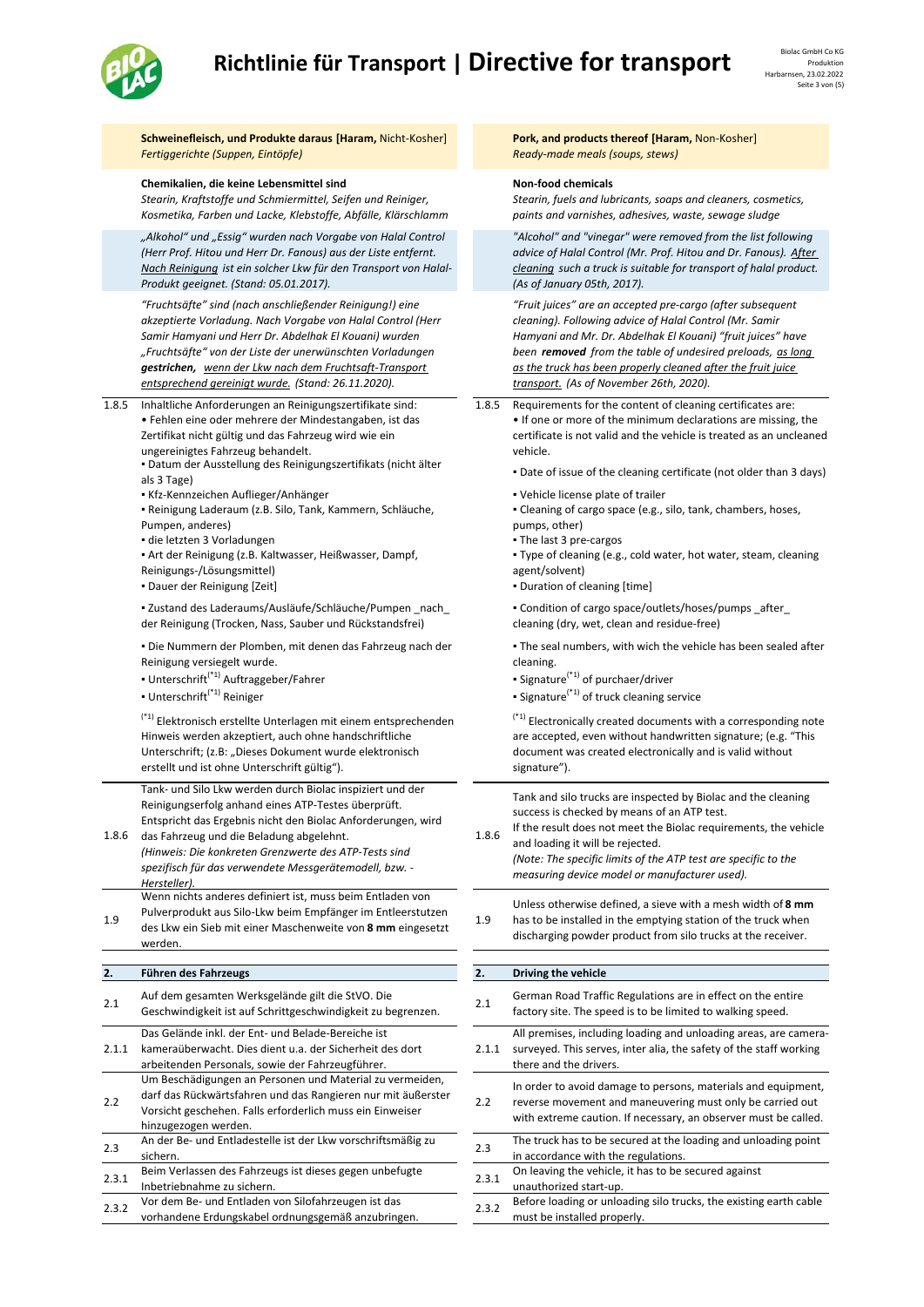# Richtlinie für Transport | Directive for transport **Biolac GmbH Co KG** Biolac GmbH Co KG



| 2.3.3 | In der Abtankhalle sind die Rolltore während des Abtankens<br>geschlossen zu halten.      | 2.3.3 | In the unloading hall the roller shutters have to kept closed<br>during unloading. |
|-------|-------------------------------------------------------------------------------------------|-------|------------------------------------------------------------------------------------|
|       | Der Frachtführer ist - in Absprache mit Biolac - für die                                  |       | In agreement with Biolac, the haulage contractor is responsibl                     |
|       | Ladungsverteilung verantwortlich. Darüber hinaus hat er die                               |       | for the cargo distribution. In addition, he has to check the                       |
| 2.4   | Ladungssicherung zu überprüfen, sowie die notwendigen                                     | 2.4   | securing of cargo, and to bring the necessary cargo securing                       |
|       | Sicherungsmaterialien mitzuführen.                                                        |       | materials.                                                                         |
|       |                                                                                           |       | The obstruction of traffic routes is to be avoided                                 |
| 2.5   | Das Verstellen von Verkehrswegen ist unbedingt zu vermeiden.                              | 2.5   |                                                                                    |
|       |                                                                                           |       | unconditionally.                                                                   |
| 2.6   | Das Blockieren von Notausgängen ist untersagt.                                            | 2.6   | The obstruction of emergency exits is prohibited.                                  |
|       | Während der Tankwagenreinigung ist das Rolltor geschlossen                                |       | During tank truck cleaning the roller shutter has to be kept                       |
| 2.7   | zu halten. Aufgrund des Gefährdungspotenzials durch                                       | 2.7   | closed. The driver has to stay in the vehicle due to the risk of                   |
|       | Reinigungschemikalien muss sich der Fahrzeugführer im                                     |       | dangers resulting from cleaning chemicals.                                         |
|       | Fahrzeug aufhalten.                                                                       |       |                                                                                    |
|       |                                                                                           |       |                                                                                    |
| 3.    | Persönliches Verhalten der Fahrzeugführer                                                 | 3.    | Personal conduct of driver                                                         |
| 3.1   | Den Anweisungen des Biolac-Personals - insbesondere                                       | 3.1   | Instructions of the Biolac staff - especially with regards to                      |
|       | hinsichtlich Arbeitssicherheit - ist Folge zu leisten.                                    |       | working safety - are to be followed.                                               |
|       | Die Sprachkenntnisse des Fahrzeugführers in Deutsch oder                                  |       | The language skills of the driver in German or English must be                     |
| 3.1.1 | Englisch müssen ausreichen um diese Anweisungen zu                                        | 3.1.1 |                                                                                    |
|       | verstehen!                                                                                |       | sufficient to understand these instructions!                                       |
|       |                                                                                           |       |                                                                                    |
| 3.1.2 | Während des Aufenthalts auf dem Werksgelände der Biolac                                   | 3.1.2 | During the stay at the Biolac factory premises, all drivers must                   |
|       | sind Sicherheitsschuhe sowie eine Warnweste zu tragen.                                    |       | wear safety shoes and a safety vest.                                               |
|       | Das Fotografieren ist auf dem gesamten Werksgelände                                       |       |                                                                                    |
| 3.1.3 | untersagt. Im Bedarfsfall ist vorab eine schriftliche                                     | 3.1.3 | Taking pictures is restricted on the whole premises. If                            |
|       | Genehmigung einzuholen.                                                                   |       | necessary, written permission must be obtained in advance.                         |
|       |                                                                                           |       | For the truck driver it is strictly prohibited without any                         |
|       | Dem Lkw-Fahrer ist es strikt und ausnahmslos untersagt:                                   |       |                                                                                    |
|       | (1) Das Biolac-Produkt zu berühren, ganz gleich ob persönlich                             |       | exception:                                                                         |
| 3.1.4 | oder mit Gegenständen, und                                                                | 3.1.4 | (1) to touch Biolac-product, no matter whether directly or with                    |
|       | (2) Materialien oder Gegenstände mit sich zu führen, die durch                            |       | tools or objects, and                                                              |
|       |                                                                                           |       | (2) to carry materials or objects with him, which could drop int                   |
|       | Öffnungen an Tank- oder Silo Lkw ins Produkt fallen könnten.                              |       | the product through openings of bulk trucks.                                       |
|       | Daten oder Messungen, die der Fahrer im Auftrag seiner                                    |       | Data collection or measuring activities, which the driver is                       |
|       | Spedition erheben oder durchführen soll, dürfen ausnahmslos                               |       | ordered to perform on behalf of the trucking company, may be                       |
|       | 3.1.4.1 nur von Mitarbeitern der Biolac durchgeführt werden.                              |       | 3.1.4.1 performed by Biolac-personnel only without any exception.                  |
|       | Entsprechende Ergebnisse kann der Fahrer bei Biolac-                                      |       | Corresponding results can be obtained from Biolac-personnel                        |
|       |                                                                                           |       |                                                                                    |
| 3.2   | Mitarbeitern vor Ort erfragen.<br>Warn- und Informationsschilder sind strikt zu beachten. | 3.2   | upon request.<br>Warning- or information signs have to be observed strictly.       |
|       |                                                                                           |       |                                                                                    |
| 3.2.1 | Technische Einrichtungen dürfen nicht verändert werden.                                   | 3.2.1 | Technical devices must not be modified.                                            |
|       | Der Aufenthalt in den Produktionsgebäuden ist nur zum Be-                                 |       | The driver's presence in production buildings is only permitted                    |
| 3.3   | und Entladen in den dafür vorgesehenen Bereichen gestattet.                               | 3.3   | for loading and unloading and only in the areas intended for                       |
|       | Das Durchqueren bzw. der weitere Aufenthalt in den                                        |       | this purpose. It is forbidden to cross or stay in production- or                   |
|       | Produktionsräumen und Messwarten ist verboten.                                            |       | control rooms.                                                                     |
|       | Während des Aufenthalts in Produktionsgebäuden (auch                                      |       | During stay in production buildings (including storage areas),                     |
| 3.3.1 | Lagerbereiche) ist das Tragen von Schmuck (z.B. Armbanduhr,                               | 3.3.1 | the wearing of jewellery (for example wristwatch, wedding rin                      |
|       | Ehering, etc.) untersagt.                                                                 |       | etc.) is prohibited.                                                               |
|       | Personen, die unter meldepflichtigen Krankheiten gemäß IfSG                               |       | Persons who suffer from diseases, which must be reported                           |
| 3.3.2 |                                                                                           | 3.3.2 | according to the German Infection Protection Act (IfSG), are                       |
|       | leiden, dürfen das Werksgelände überhaupt nicht betreten.                                 |       | excluded from entering the factory premises at all.                                |
|       | Aufgrund der erhöhten Unfallgefahr in den Be- und                                         |       |                                                                                    |
|       | Entladebereichen, sind private Begleitpersonen nicht                                      |       | Due to the increased risk of accidents in areas for loading and                    |
|       | erwünscht. Sollten dennoch Begleitpersonen (insbesondere                                  |       | unloading private companions are not welcome. Should                               |
|       | Kinder) anwesend sein, so dürfen diese das Fahrzeug nur in                                |       | accompanying persons (especially children) be present, they                        |
| 3.4   | Begleitung des Fahrers verlassen. Begleitpersonen müssen                                  | 3.4   | may only leave the vehicle accompanied by the driver. During                       |
|       |                                                                                           |       |                                                                                    |
|       | während des Aufenthalts auf dem Werksgelände                                              |       | the stay at the factory premises, companions have to wear                          |
|       | Sicherheitsschuhe und eine Warnweste tragen. Das Betreten                                 |       | safety shoes and a safety vest. Entering the entire production                     |
|       | des gesamten Produktionsbereiches ist für private                                         |       | area is prohibited for private companions.                                         |
|       | Begleitpersonen untersagt.                                                                |       |                                                                                    |
|       | Das Mitbringen von Haustieren ist nicht erwünscht. Sollten                                |       | It is undesired to bring along pet animals. However, if pet                        |
| 3.5   | dennoch Haustiere im Fahrzeug sein, so dürfen diese das                                   | 3.5   | animals are in the vehicle, they must not leave the vehicle whi                    |
|       | Fahrzeug auf dem Werksgelände nicht verlassen.                                            |       | on the factory grounds.                                                            |
|       | Das Verrichten der Notdurft außerhalb der Sanitärräume                                    |       | It is strictly forbidden to answer the call of nature outside the                  |
|       | (speziell im Freien) ist strengstens untersagt. Der Weg zu den                            |       | sanitary facilities (including outdoors). The way to the toilets is                |
| 3.6   | Toiletten ist ausgeschildert.                                                             | 3.6   | signposted.                                                                        |
|       | Bei Zuwiderhandlungen macht die Biolac von ihrem Hausrecht                                |       | In case of infringement Biolac will make use of its householder                    |
|       | Gebrauch.                                                                                 |       | right.                                                                             |
|       | Ein entsprechendes Verbot gilt selbstverständlich auch auf dem                            |       | A corresponding ban naturally also applies on the premises of                      |
|       | Betriebsgelände des Kunden / des Warenempfängers!                                         |       | the customer / recipient of the goods!                                             |
|       | Das Verwenden von Gaskochern ist auf dem gesamten                                         |       | The use of gas cookers is prohibited on the entire factory                         |
| 3.7   |                                                                                           | 3.7   |                                                                                    |
|       | Werksgelände untersagt.                                                                   |       | premises.                                                                          |
|       | Auf dem Werksgelände besteht generelles Rauchverbot. Das                                  |       | A general smoking ban is in effect on site. Smoking is permitte                    |
| 3.8   | Rauchen ist nur an den ausgewiesenen Orten gestattet, an                                  | 3.8   | only at the designated place, where ashtrays are provided.                         |
|       | denen Aschenbecher aufgestellt sind.                                                      |       |                                                                                    |

| 2.3.3 | In the unloading hall the roller shutters have to kept closed                                                                    |
|-------|----------------------------------------------------------------------------------------------------------------------------------|
|       | during unloading.<br>In agreement with Biolac, the haulage contractor is responsible                                             |
| 2.4   | for the cargo distribution. In addition, he has to check the                                                                     |
|       | securing of cargo, and to bring the necessary cargo securing                                                                     |
|       | materials.<br>The obstruction of traffic routes is to be avoided                                                                 |
| 2.5   | unconditionally.                                                                                                                 |
| 2.6   | The obstruction of emergency exits is prohibited.                                                                                |
|       | During tank truck cleaning the roller shutter has to be kept                                                                     |
| 2.7   | closed. The driver has to stay in the vehicle due to the risk of                                                                 |
|       | dangers resulting from cleaning chemicals.                                                                                       |
| 3.    | Personal conduct of driver                                                                                                       |
|       | Instructions of the Biolac staff - especially with regards to                                                                    |
| 3.1   | working safety - are to be followed.                                                                                             |
| 3.1.1 | The language skills of the driver in German or English must be                                                                   |
|       | sufficient to understand these instructions!                                                                                     |
|       | During the stay at the Biolac factory premises, all drivers must                                                                 |
| 3.1.2 | wear safety shoes and a safety vest.                                                                                             |
|       |                                                                                                                                  |
| 3.1.3 | Taking pictures is restricted on the whole premises. If<br>necessary, written permission must be obtained in advance.            |
|       | For the truck driver it is strictly prohibited without any                                                                       |
|       | exception:                                                                                                                       |
| 3.1.4 | (1) to touch Biolac-product, no matter whether directly or with                                                                  |
|       | tools or objects, and                                                                                                            |
|       | (2) to carry materials or objects with him, which could drop into<br>the product through openings of bulk trucks.                |
|       | Data collection or measuring activities, which the driver is                                                                     |
|       | ordered to perform on behalf of the trucking company, may be                                                                     |
|       | 3.1.4.1 performed by Biolac-personnel only without any exception.<br>Corresponding results can be obtained from Biolac-personnel |
|       | upon request.                                                                                                                    |
| 3.2   | Warning- or information signs have to be observed strictly.                                                                      |
| 3.2.1 | Technical devices must not be modified.<br>The driver's presence in production buildings is only permitted                       |
| 3.3   | for loading and unloading and only in the areas intended for                                                                     |
|       | this purpose. It is forbidden to cross or stay in production- or                                                                 |
|       | control rooms.<br>During stay in production buildings (including storage areas),                                                 |
| 3.3.1 | the wearing of jewellery (for example wristwatch, wedding ring,                                                                  |
|       | etc.) is prohibited.                                                                                                             |
| 3.3.2 | Persons who suffer from diseases, which must be reported<br>according to the German Infection Protection Act (IfSG), are         |
|       | excluded from entering the factory premises at all.                                                                              |
|       |                                                                                                                                  |
|       | Due to the increased risk of accidents in areas for loading and<br>unloading private companions are not welcome. Should          |
|       | accompanying persons (especially children) be present, they                                                                      |
| 3.4   | may only leave the vehicle accompanied by the driver. During                                                                     |
|       | the stay at the factory premises, companions have to wear                                                                        |
|       | safety shoes and a safety vest. Entering the entire production<br>area is prohibited for private companions.                     |
|       |                                                                                                                                  |
| 3.5   | It is undesired to bring along pet animals. However, if pet                                                                      |
|       | animals are in the vehicle, they must not leave the vehicle while<br>on the factory grounds.                                     |
|       | It is strictly forbidden to answer the call of nature outside the                                                                |
|       | sanitary facilities (including outdoors). The way to the toilets is                                                              |
| 3.6   | signposted.<br>In case of infringement Biolac will make use of its householder's                                                 |
|       | right.                                                                                                                           |
|       | A corresponding ban naturally also applies on the premises of                                                                    |
|       | the customer / recipient of the goods!<br>The use of gas cookers is prohibited on the entire factory                             |
| 3.7   | premises.                                                                                                                        |
|       | A general smoking ban is in effect on site. Smoking is permitted                                                                 |
| 3.8   | only at the designated place, where ashtrays are provided.                                                                       |